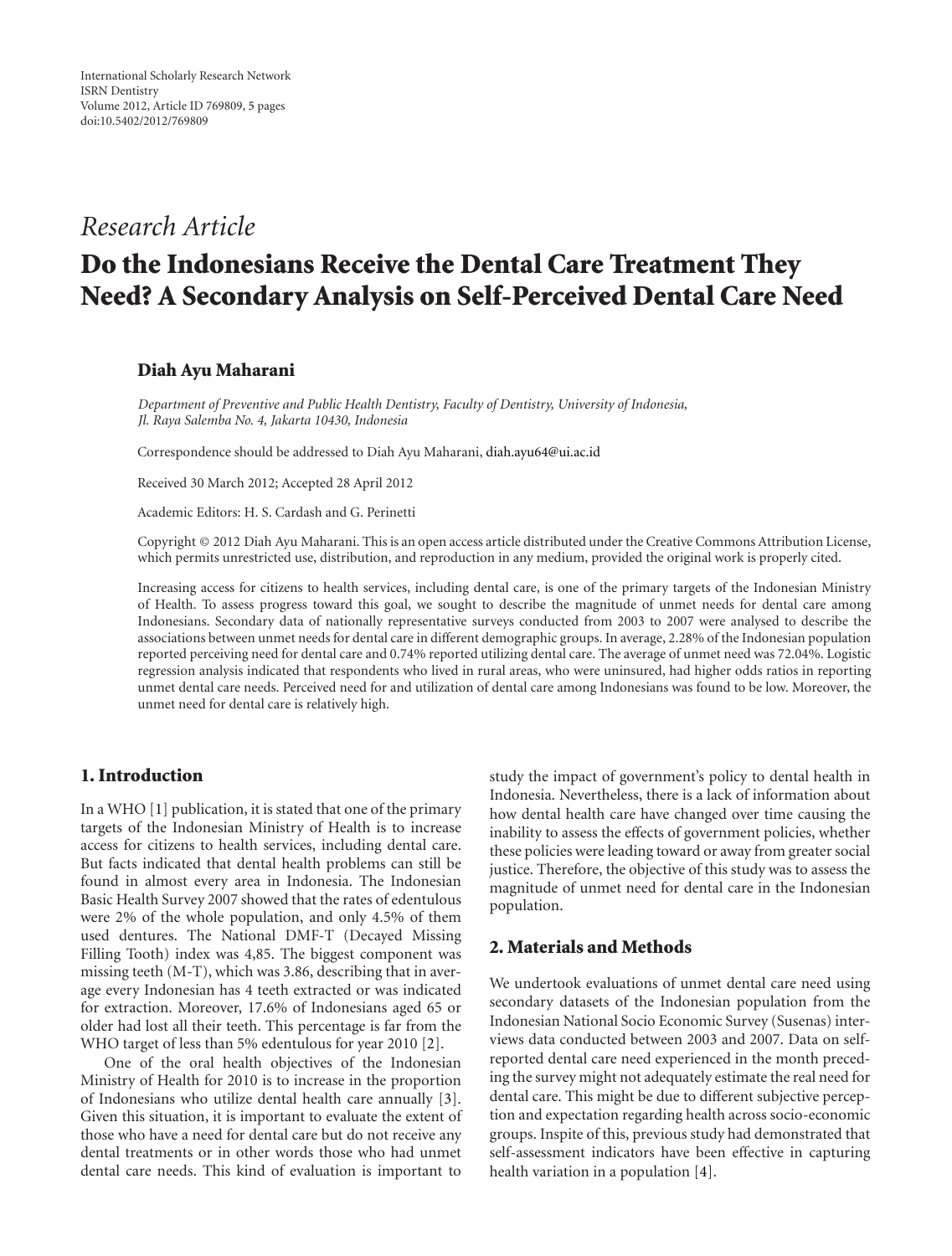|                                | Year of survey   |         |                   |           |                   |           |                     |        |                   |                           |         |
|--------------------------------|------------------|---------|-------------------|-----------|-------------------|-----------|---------------------|--------|-------------------|---------------------------|---------|
| Variables                      | 2003             |         | 2004              |           | 2005              |           | 2006                |        | 2007              |                           | Average |
|                                | $(N = 895, 427)$ |         | $(N = 1,030,250)$ |           | $(N = 1,052,091)$ |           | $(N = 1, 107, 594)$ |        | $(N = 1,167,019)$ |                           |         |
|                                | $\frac{0}{0}$    | N       | $\%$              | N         | $\%$              | N         | $\%$                | N      | $\%$              | N                         | $\%$    |
| Perceived need for dental care |                  |         |                   |           |                   |           |                     |        |                   |                           |         |
| No need                        | 98.00            | 877,546 | 97.39             | 1,003,359 | 97.80             | 1,028,969 | 97.67               |        |                   | 1,081,833 97.72 1,140,419 | 97.72   |
| Need                           | 2.00             | 17,881  | 2.61              | 26,891    | 2.20              | 23,122    | 2.33                | 25,761 | 2.28              | 26,600                    | 2.28    |
| Utilization of dental care     |                  |         |                   |           |                   |           |                     |        |                   |                           |         |
| Not used                       | 99.34            | 889,483 | 99.09             | 1,020,913 | 99.40             | 1,045,742 | 99.35               |        |                   | 1,100,392 99.16 1,157,212 | 99.27   |
| Used                           | 0.66             | 5,944   | 0.91              | 9,337     | 0.60              | 6,349     | 0.65                | 7,202  | 0.84              | 9,807                     | 0.74    |

Table 1: Percent of respondents of the *Susenas* 2003–2007 by selected variables.

Table 2: Unmet dental care needs among Indonesian, *Susenas* 2003–2007.

| Variables                         | 2003          |        | 2004          |        | 2005  |        | 2006          |        | 2007          |        | Average |
|-----------------------------------|---------------|--------|---------------|--------|-------|--------|---------------|--------|---------------|--------|---------|
|                                   | $\frac{0}{0}$ | N      | $\frac{0}{0}$ | N      | $\%$  | N      | $\frac{0}{0}$ | N      | $\frac{0}{0}$ |        | $\%$    |
| Had unmet dental care needs 66.76 |               | 11,937 | 65.28         | 17,554 | 72.54 | 16,773 | 72.04         | 18,559 | 63.13         | 16,793 | 72.04   |
| Had dental visit                  | 33.24         | 5,944  | 34.72         | 9.337  | 27.46 | 6,349  | 27.96         | 7,202  | 36.87         | 9,807  | 32.06   |
| Total perceived need              |               | 17,881 |               | 26,891 |       | 23,122 |               | 25,761 |               | 26,600 |         |

Susenas is an annual, continuous, multipurpose, crosssectional, nationally representative survey of the Indonesian population conducted by the Indonesian National Board of Statistics. It uses cluster sampling, sorted geographically by province, and it includes demographics and also data on perceived need for and utilization of dental care. The total numbers of respondents in 2003 were 895,427 subjects, 2004 were 1,030,250 subjects, 2005 were 1,052,091 subjects, 2006 were 1,107,594 subjects, and in 2007 were 1,167,019 subjects. This included individuals of all ages across all of the provinces in Indonesia. The data were weighted to ensure that the sample was representative of the Indonesian population.

Respondents were asked about their self-perceived need for dental care in the preceding month and whether they obtained care for that need. This information was obtained by means of a single question in the interview. The responses were categorized as either yes or no responses. The unmet need, that is, those who had perceived need for dental care but did not received dental treatment, was the response variable in this study. A set of explanatory variables that were found in previous studies to be important predictors and that were available in the Susenas data was selected as a set of possible factors affecting perceived need for and utilization of dental care services [5–8]. In the present study, the independent variables were comprised of age (*<*15, 15–29, 30–44, 45–59, 60*<* years), gender (female or male), residence (rural or urban), macroregions (Sumatra, Java, Lesser Sunda Islands, Kalimantan, Sulawesi, and Maluku Islands including West Papua), and health insurance entitlement (uninsured or insured).

Descriptive analyses were performed for all variables. Associations between categorical variables were determined by chi-square test. To examine the association between dependent and independent variables, logistic regression

analysis was performed, considering unmet need for dental care (0: no and 1: yes) as a response variable. Explanatory variables were included in the model as covariates by using a procedure for variable selection in which all variables in a block were entered in a single step. The adjusted odds ratios and 95% confidence intervals were calculated. In the statistical analyses, dummy variables were used for categories with 3 or more groups. A significance level of 0.05 was used throughout to denote statistical significance. For statistical processing, SPSS statistical software version 13.0 was used.

#### **3. Results**

Table 1 shows the distribution of perceived need for and utilization of dental care among respondents of Susenas from 2003 to 2007. The percentage of Indonesians who perceived a need for and utilized dental care from 2003 to 2007 was low. The average number of respondents who reported perceiving need for dental care was 2.28%. The average utilization rate of dental care was 0.74%. As shown in Table 2 among those who reported having a need for dental care, in average, only 32.06% sought dental care treatment. Moreover, we found that, in average, 72.04% of respondents between 2003 and 2007 had unmet needs, those who perceived need for dental care but did not receive any dental treatment. Unmet need for dental care was greater for individuals aged 15–29 and 30–44, those in rural areas, and those who were uninsured (Table 3). Unmet dental care needs were only slightly different between males and females.

The adjusted odds ratios (ORs) and 95% confidence intervals (CIs) for unmet dental care need that were associated with some explanatory variables (age groups, gender, residence, macroregions, health insurance entitlement) are listed in Table 4. The explanatory variables that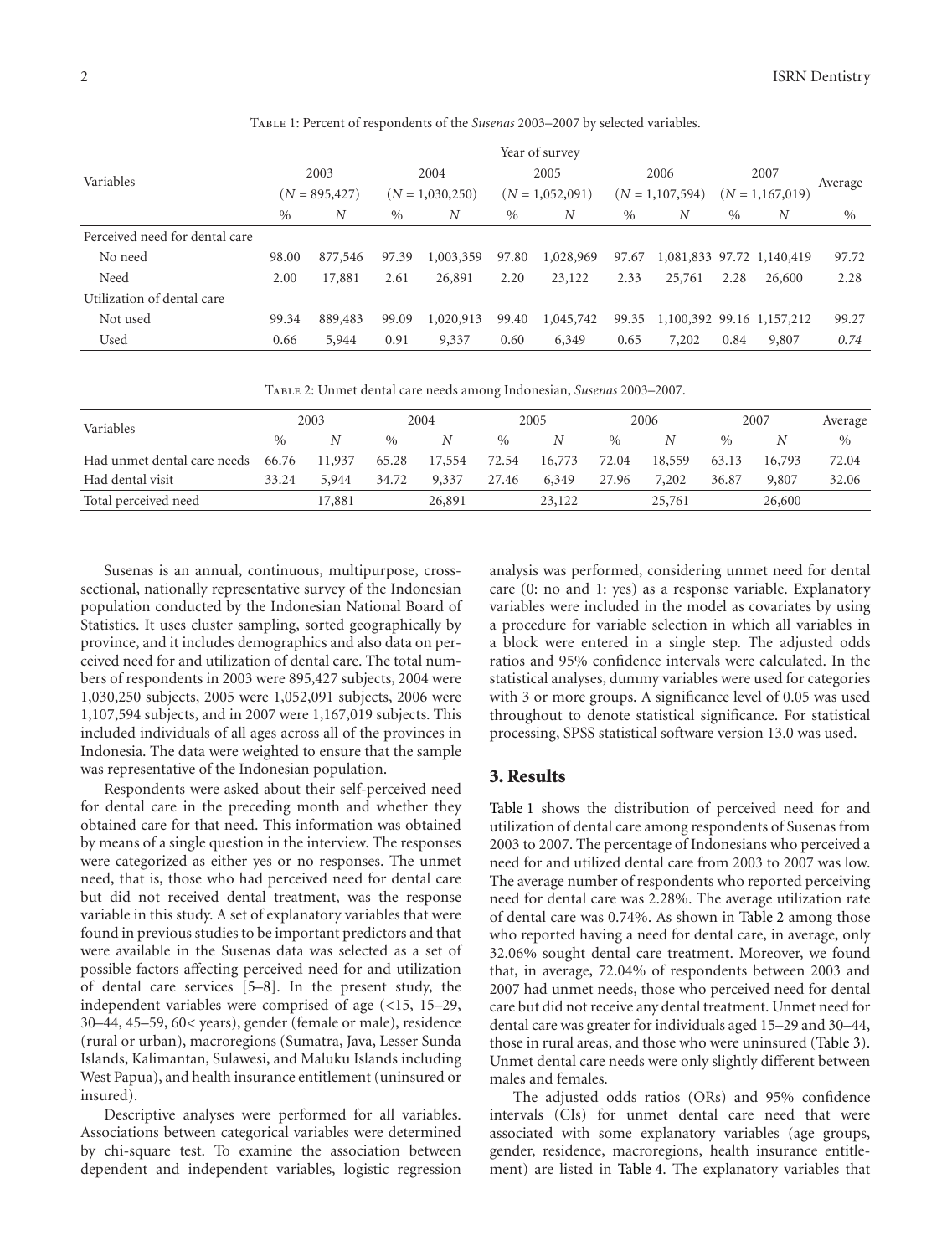Table 3: Distribution of the *Susenas* respondents from 2003 to 2007 who had unmet dental care needs by age groups, gender, residence, macroregions, and health insurance entitlement.

| Variables                      | 2003 ( $n = 11,937$ ) | $2004(n = 17,554)$   | $2005(n = 16,773)$ | 2006 ( $n = 18,559$ ) | 2007 ( $n = 16,793$ ) |
|--------------------------------|-----------------------|----------------------|--------------------|-----------------------|-----------------------|
| Age (years)                    | $P$ -value < 0.001    | $P$ -value < 0.001   | $P$ -value < 0.001 | $P$ -value < 0.001    | $P$ -value < 0.001    |
| <15                            | 2,537(21.3)           | 3,978 (22.7)         | 3,421(20.4)        | 3,779 (20.4)          | 3,463(20.6)           |
| $15 - 29$                      | 3,407(28.5)           | 4,827(27.5)          | 4,686(27.9)        | 5,174 (27.9)          | 4,370(26.0)           |
| $30 - 44$                      | 3,139(26.3)           | 4,943(28.2)          | 4,816(28.7)        | 5,076(27.4)           | 4,887(29.0)           |
| $45 - 59$                      | 2,117(17.7)           | 2,733(15.6)          | 2,844 (17.0)       | 3,282(17.7)           | 2,946(17.5)           |
| 60<                            | 737(6.2)              | 1,073(6.1)           | 1,006(6.0)         | 1,248(6.7)            | 1,137(6.8)            |
| Gender                         | $P$ -value > 0.001    | $P$ -value > 0.001   | $P$ -value > 0.001 | $P$ -value > 0.001    | $P$ -value > 0.001    |
| Male                           | 5,867(49.2)           | 8,673 (49.4)         | 8,383 (50.0)       | 9,264(49.9)           | 8,518 (50.7)          |
| Female                         | 6,070(50.9)           | 8,881 (50.6)         | 8,390(50.0)        | 9,295(50.1)           | 8,275 (49.3)          |
| Residence                      | $P$ -value < 0.001    | $P$ -value < 0.001   | $P$ -value < 0.001 | $P$ -value < 0.001    | $P$ -value < 0.001    |
| Urban                          | 3,647(30.6)           | 5,441(31.0)          | 4,733(28.2)        | 5,234(28.2)           | 4,476(26.7)           |
| Rural                          | 8,290 (69.5)          | 12,113(69.0)         | 12,040(71.8)       | 13,325(71.8)          | 12,317(73.4)          |
| Macroregions                   | $P$ -value < 0.001    | $P$ -value < 0.001   | $P$ -value < 0.001 | $P$ -value < 0.001    | $P$ -value < 0.001    |
| Maluku Islands and West Papua  | 414(3.5)              | 554(3.2)             | 992(5.9)           | 1,306(7.0)            | 1,068(6.4)            |
| Lesser Sunda Islands           | 1,566(13.1)           | 1,864(10.6)          | 1,567(9.3)         | 1,465(7.9)            | 1,450(8.6)            |
| Kalimantan                     | 1,305(10.9)           | 1,988(11.3)          | 2,415(14.4)        | 2,108(11.4)           | 1,991 (11.9)          |
| Sulawesi                       | 1,975(16.6)           | 2,931(16.7)          | 3,086(18.4)        | 3,507(18.9)           | 3,775(22.5)           |
| Java                           | 3,558 (29.8)          | 4,498(25.6)          | 3,684(22.0)        | 4,085(22.0)           | 3,021(18.0)           |
| Sumatra                        | 3,119(26.1)           | 5,719(32.6)          | 5,029(30.0)        | 6,088(32.8)           | 5,448 (32.7)          |
| Health insurance entitlement   | $P$ -value < 0.001    | $P$ -value < $0.001$ | $P$ -value < 0.001 | $P$ -value < 0.001    | $P$ -value < 0.001    |
| Other insurances               | 317(2.7)              | 540(3.1)             | 171(1.0)           | 147(0.8)              | 89(0.5)               |
| Private employees insurance    | 333(2.8)              | 384(2.2)             | 367(2.2)           | 434(2.3)              | 330(2.0)              |
| Government employees insurance | 603(5.1)              | 809(4.6)             | 573(3.4)           | 735(4.0)              | 702 (4.2)             |
| Insurances for the poor        | 1,752(14.7)           | 3,252(18.5)          | 2,174(13.0)        | 4214(22.7)            | 4,016(23.9)           |
| Uninsured                      | 8,932 (74.8)          | 12,569 (71.6)        | 13,488 (80.4)      | 13,029 (70.2)         | 11,656(69.4)          |

were included in the model were significantly associated with unmet need except gender. Overall the uninsured respondents and those who were in the 15–29 year age group yielded strong associations with unmet need for dental care.

## **4. Discussion**

A population's need and utilization of dental services is an important parameter of dental health care planning [9]. Although improvement of the community's dental health is a central goal of dental health care interventions, only little attention has yet been paid to changes in subjective or selfperceptions regarding dental health [10]. This study revealed that despite the national prevalence of caries was 43.4% only 2.28% of the respondents of Susenas perceived a need for dental care. The unmet need for dental care was relatively high. Among those who reported having problems with their dental health, 67.95% did not receive any treatment. The low dental care utilization rate may be due to economic and geographic barriers to access dental care the existing.

In general, the unmet dental care need was higher in individuals who lived on Sumatra Island. The data also showed that the unmet dental care need of those who lived in Java Island decreased from year to year. This might be

due to the availability of dentists that are more and more concentrated in Java Island, where the country's capital city lies. Therefore, dentists might not be as available in other areas. From this study, we could see that Susenas data is useful as a basis of policy recommendation for evaluating and regulating annual allocation of dentist based on dental care need of each area. Therefore, the geographic barriers to dental care might be reduced.

The utilization of dental care starts to increase from 2005 to 2007. These might be due to the implementation of the government's policy on Askeskin (insurance for the poor). Askeskin, which is heavily subsided by the government, started on January 2005. Before this policy was implemented, community participation in health insurance, which included primary dental care, reached only 26.9% [3]. Therefore, our data suggest that the implementation of Askeskin, which expended health insurance coverage including basic dental care, might reduced the Indonesians citizens' economic barriers to assessing dental care especially for the poor.

The results showed that dental health care requires more attention than it is currently receiving. Dental health prevention and promotion programs shall be encouraged to improve Indonesia's dental health. Government policy should highlight specific intervention programs that are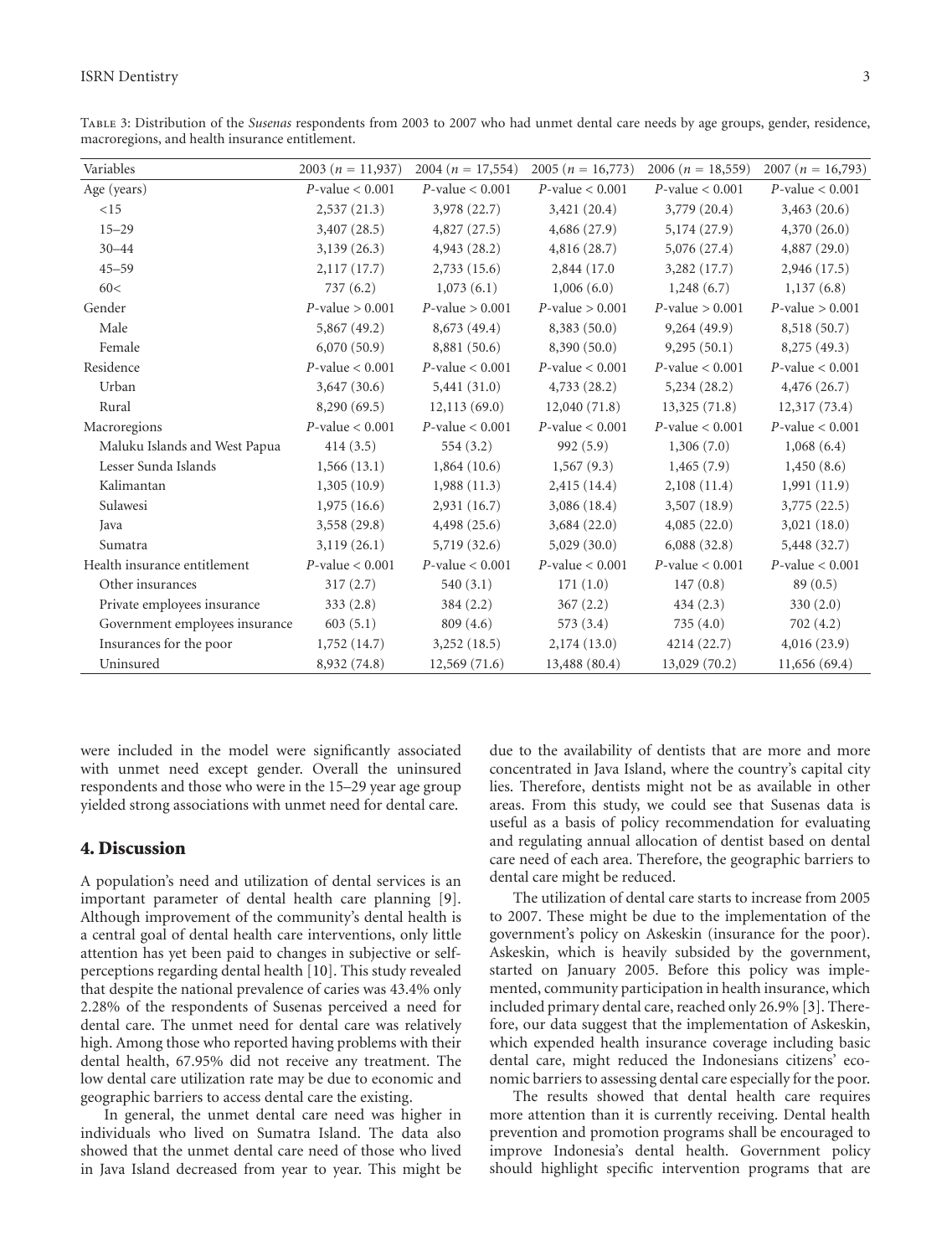| Variables*                     | 2003 $(n = 17,881)$                  | $2004(n = 26,891)$                   | $2005(n = 23,122)$                   | 2006 ( $n = 25,761$ )                | $2007(n = 26,600)$                   |
|--------------------------------|--------------------------------------|--------------------------------------|--------------------------------------|--------------------------------------|--------------------------------------|
|                                | OR $(95\% \text{ CI})^{\frac{6}{3}}$ | OR $(95\% \text{ CI})^{\frac{6}{3}}$ | OR $(95\% \text{ CI})^{\frac{6}{3}}$ | OR $(95\% \text{ CI})^{\frac{6}{3}}$ | OR $(95\% \text{ CI})^{\frac{6}{3}}$ |
| Age (years)                    |                                      |                                      |                                      |                                      |                                      |
| <15                            | $1.15(1.00-1.31)$                    | $1.26(1.13-1.66)$                    | $1.31(1.16-1.47)$                    | $1.26(1.12 - 1.41)$                  | $1.18(1.06-1.31)$                    |
| $15 - 29$                      | $1.59(1.40-1.81)$                    | $1.49(1.34 - 1.66)$                  | $1.84(1.63-2.08)$                    | $1.62(1.45-1.81)$                    | $1.55(1.39-1.72)$                    |
| $30 - 44$                      | $1.33(1.17-1.52)$                    | $1.41(1.27-1.56)$                    | $1.57(1.40-1.77)$                    | $1.36(1.22 - 1.52)$                  | $1.31(1.19-1.45)$                    |
| $45 - 59$                      | $1.40(1.22 - 1.61)$                  | $1.15(1.03-1.29)$                    | $1.31(1.16-1.48)$                    | $1.27(1.14-1.43)$                    | $1.16(1.04 - 1.29)$                  |
| 60<                            | 1 (reference)                        | 1 (reference)                        | 1 (reference)                        | 1 (reference)                        | 1 (reference)                        |
| Gender                         |                                      |                                      |                                      |                                      |                                      |
| Male                           | 1 (reference)                        | 1 (reference)                        | 1 (reference)                        | 1 (reference)                        | 1 (reference)                        |
| Female                         | $0.91(0.86 - 0.97)$                  | $0.94(0.89 - 0.99)$                  | $0.93(0.88 - 0.98)$                  | $0.96(0.91 - 1.01)$                  | $0.93(0.89 - 0.98)$                  |
| Residence                      |                                      |                                      |                                      |                                      |                                      |
| Urban                          | 1 (reference)                        | 1 (reference)                        | 1 (reference)                        | 1 (reference)                        | 1 (reference)                        |
| Rural                          | $1.41(1.31-1.51)$                    | $1.17(1.11-1.24)$                    | $1.23(1.15-1.31)$                    | $1.17(1.10-1.24)$                    | $1.12(1.06-1.19)$                    |
| Macroregions                   |                                      |                                      |                                      |                                      |                                      |
| Maluku Islands and West Papua  | 1 (reference)                        | 1 (reference)                        | 1 (reference)                        | 1 (reference)                        | 1 (reference)                        |
| Lesser Sunda Islands           | $0.93(0.77-1.12)$                    | $0.71(0.61 - 0.83)$                  | $0.55(0.47-0.64)$                    | $0.52(0.45 - 0.60)$                  | $0.52(0.45-0.59)$                    |
| Kalimantan                     | $1.22(1.00-1.48)$                    | $1.41(1.20-1.66)$                    | $1.15(0.98-1.34)$                    | $0.88(0.76 - 1.01)$                  | $0.97(0.85 - 1.11)$                  |
| Sulawesi                       | $1.31(1.09 - 1.58)$                  | $1.30(1.11-1.51)$                    | $1.04(0.90-1.20)$                    | $0.95(0.84 - 1.09)$                  | $0.94(0.83 - 1.07)$                  |
| Java                           | $1.01(0.85-1.21)$                    | $0.99(0.85 - 1.14)$                  | $0.72(0.62 - 0.83)$                  | $0.76(0.66 - 0.86)$                  | $0.66(0.58 - 0.74)$                  |
| Sumatra                        | $1.24(1.04-1.49)$                    | $1.38(1.19-1.60)$                    | $1.10(0.96 - 1.27)$                  | $0.91(0.84 - 1.03)$                  | $0.75(0.67-0.85)$                    |
| Health insurance entitlement   |                                      |                                      |                                      |                                      |                                      |
| Other insurances               | 1 (reference)                        | 1 (reference)                        | 1 (reference)                        | 1 (reference)                        | 1 (reference)                        |
| Private employees insurance    | $0.66(0.52-0.84)$                    | $1.09(0.89 - 1.32)$                  | $0.84(0.62 - 1.13)$                  | $0.79(0.57-1.08)$                    | $0.96(0.68 - 1.34)$                  |
| Government employees insurance | $0.67(0.54 - 0.84)$                  | $0.96(0.82 - 1.12)$                  | $0.83(0.63 - 1.11)$                  | $0.84(0.62 - 1.14)$                  | $0.91(0.66 - 1.26)$                  |
| Insurances for the poor        | $0.97(0.80 - 1.19)$                  | $1.59(1.38-1.82)$                    | $1.08(0.83 - 1.41)$                  | $1.01(0.76 - 1.35)$                  | $1.33(0.98-1.81)$                    |
| Uninsured                      | $1.37(1.14 - 1.65)$                  | $1.97(1.73 - 2.24)$                  | $1.58(1.22 - 2.04)$                  | $1.45(1.09-1.92)$                    | $1.75(1.29 - 2.38)$                  |

Table 4: Results of multivariate logistic regression analysis for unmet dental care needs with selected predictors from *Susenas* year 2003 to 2007.

∗ As explanatory variables, age, gender, residence, macroregions, and health insurance entitlement were input into the model as covariates by using a procedure for variable selection, in which all variables in a block are entered in a single step.

§Adjusted odds ratios (ORs) and their 95% confidence intervals (CIs) were calculated using multiple logistic regression analysis. The met/unmet need for dental care was used as a response variable.

feasible and sustainable to increase Indonesia's dental health through collaborative partnership, such as with dental professionals and local government. The results provided in this study could be used to identify groups that should be targeted specifically for dental health programs.

This study does, however, possess certain limitations. The first limitation arises from the use of the single item question about dental care needs. A "no" response is expected to mean that there was no dental problems. However, this same "no" response may also derive from different explanations such as, differences in pain sensitivity or because that their might be dental problems but were not painful, which did not actually signal to the host that the condition was a problem per se [11]. Despite the doubts expressed about single-item assessments, these assessments possess a number of distinct advantages. They are simple, clear, and relatively easy to use than complex questioners, especially in cases in which administration and clinical scoring are not feasible and brevity is essential [12]. Single-item indicators of dental health, like the one provided annually by the Susenas, provide benefits such as for monitoring and evaluating dental

health needs and utilization, and for identifying determinants of dental health.

The second limitation is that the measures of perceived dental care need were subjective, as they were based on the individual's perspective on dental illness. This could result in underreported objective need. "Need" could be conceptualized subjectively and objectively. Subjective need expresses the self-perceived need for treatment and varies from one individual to another, according to the sociocultural applicable. Objective need comes from the dentist's assessment, through identifying the signs of disease at an early stage, when no symptoms of oral disease have yet been noticed [13, 14]. Dental health perceptions may not only depend on one's sensitivity to signs of disease, but also may be influenced by an individual's knowledge of dental health [15]. The subjective dental assessment approach could be used to prioritize those really in need of dental care. Moreover, this approach provides a realistic estimation, since those who experience no perceived impact may not demand dental treatment [10, 16].